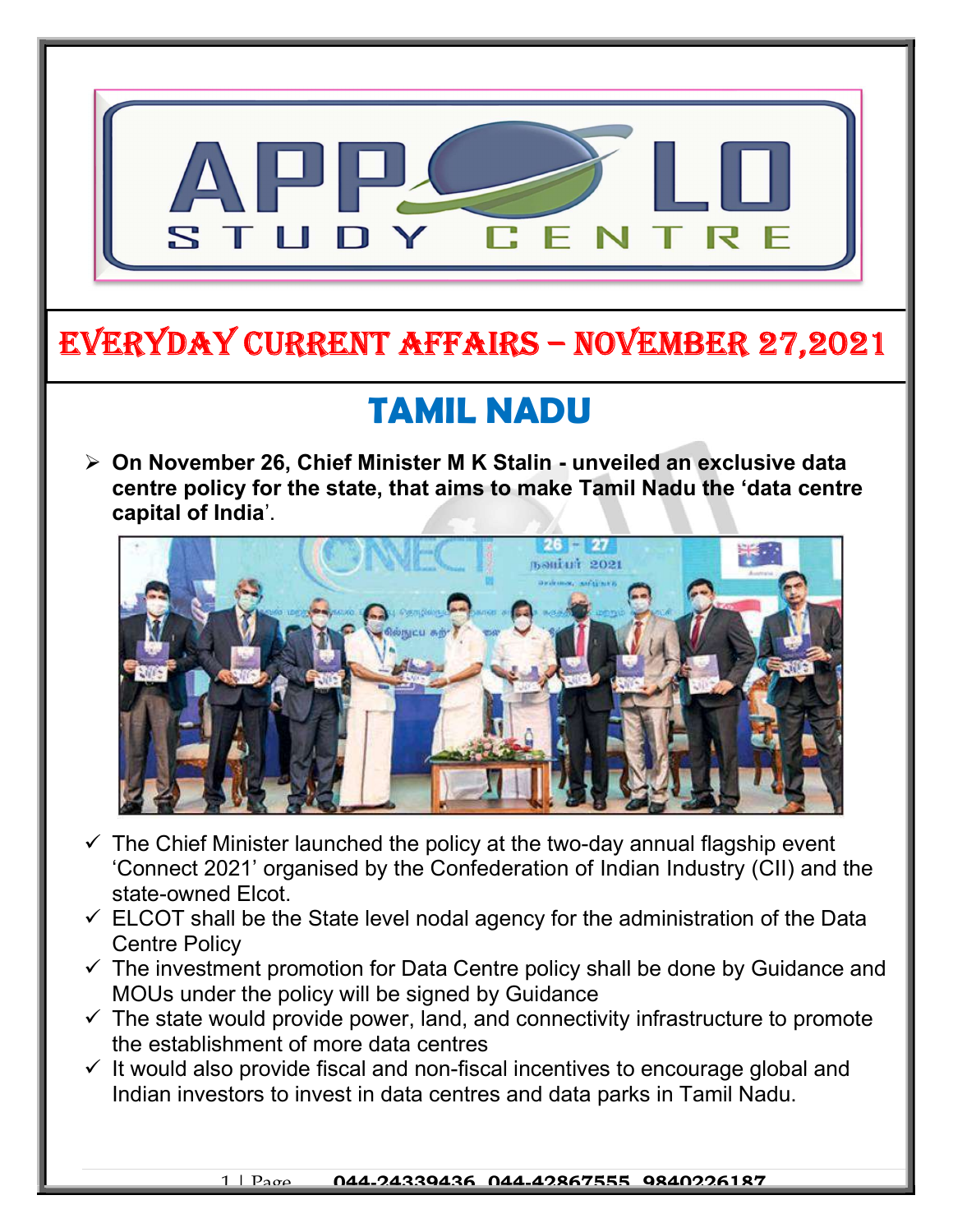- $\checkmark$  The State government will be working with ICT Academy, an initiative of the Union government in collaboration with States and industries, to design and conduct courses specific to data centre operations.
- $\checkmark$  A training subsidy of up to ₹10,000 per person trained per month (for up to 6 months) per data centre unit shall be provided, capped at ₹1 crore per data centre for the duration of the policy period.
- $\checkmark$  As data centres are power intensive, the policy seeks to promote usage of renewable energy for day-to-day operations.
- $\checkmark$  Incentives are being offered to projects with an investment above Rs 500 crore and those who meet at least 30% of their energy consumption from renewable energy sources
- $\checkmark$  Data Centre facility/Data Centre park shall be eligible for 100% subsidy of Electricity Tax on power purchased from the Tamil Nadu Generation and Distribution Corporation Ltd.
- $\checkmark$  The policy also focuses on encouraging industries to collaborate with colleges and create Centres of Excellence.
- $\checkmark$  The government is looking at customised building regulations through the creation of a separate category for data centres under the TN Combined Development and Building Rules, 2019.
- $\checkmark$  To facilitate the development of the data centre market in the State, concessions on Stamp duty/ Registration fee paid on sale/lease/transfer of land for data centres and parks will be offered.
- $\checkmark$  The policy will specifically cover firms engaged in the business of developing and operating data centres including greenfield data centres or data parks as well as brownfield expansion of existing data centres.
- $\checkmark$  The policy will cover all data centres incorporated from April 1, 2021 to March 31, 2026, but it will be reviewed every year to update the policy to meet industry requirements.
- $\checkmark$  The data centre market in India is expected to increase to \$1.5 billion by 2022 at a growth rate of 11.4%.
- $\checkmark$  Tamil Nadu offers an inherent advantage for data centres with high submarine cable network connectivity, extensive IT and ITeS infrastructure, technically qualified workforce, state's expertise in data centres, robust transport infrastructure and pro-investor policies.
- $\checkmark$  Tamil Nadu has the second highest number of submarine cable landing stations in India housing over 30% of India's subsea cables which connect to 264 landing stations globally.
- $\checkmark$  During the financial year 2020-21, the state has signed MoUs for an investment of over Rs 18,000 crore in data centres.
- $\checkmark$  Already, national and international companies, including Yotta, Princeton Digital, ST Telemedia, Netmagic, Webweks, L&T and Adani, are in the process of setting up their data centres in Chennai and surrounding areas.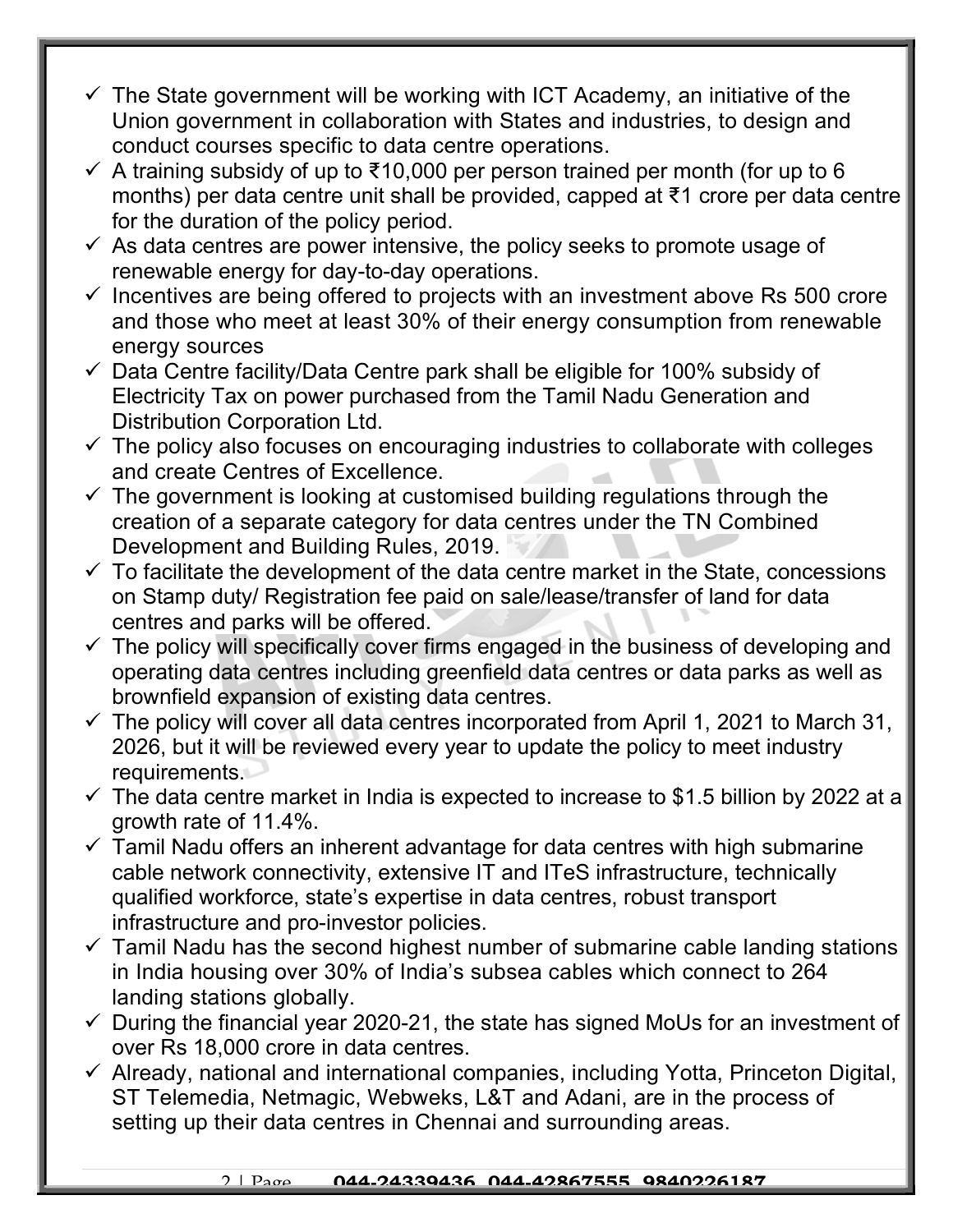- $\checkmark$  In order to achieve inclusive growth, the policy encourages investors to establish data centres in IT SEZs developed by Elcot across the state.
- $\checkmark$  Branded as EICOSEZs, these have come up in Chennai and six other tier 2 cities including Coimbatore, Madurai, Trichy, Tirunelveli, Salem and Hosur.
- $\checkmark$  Tamil Nadu is implementing a scheme (Bharat-Net) of the Union government through which all 12,525 villages in the State will get 1GBPS broadband connectivity.
- $\checkmark$  This will take highspeed broadband internet to every village and government offices and educational institutions in rural areas.
- $\checkmark$  Connect 2021 conclave is supported by the Tamil Nadu government, Software Technology Parks of India and Ministry of Electronics and Information **Technology**
- $\checkmark$  The event features a two-day International Exhibition on ICT (information and communications technology) featuring exhibitors from over 55 countries
- $\ge$  Tamil Nadu will recruit 4,848 nurses and 2,448 health inspectors to make door-to-door visit to deliver medicines to people as a part of the Makkalai Thedi Maruthuvam project.
- $\checkmark$  The health workers will visit patients with diabetes and hypertension and offer other services such as dialysis, physiotherapy, and palliative care
- $\checkmark$  Since August 5, health workers in the state have offered services to more than 36 lakh people and have revisited more than 8 lakh people
- $\checkmark$  The National Family Health Survey 5 released recently showed at least 20% of women and 22% of men had diabetes.
- $\checkmark$  In addition, 24% of women and 31.5% of men had elevated blood pressure.
- $\checkmark$  The recruitment will be done by district authorities through the district health societies.
- $\checkmark$  The state wing of the National Health Mission has developed a standard protocol to make recruitment transparent.
- $\checkmark$  Each applicant will be awarded up to 100 points based on different factors including educational qualification, where they live and work experience.
- $\checkmark$  Nurses and health inspectors who worked for the government on contract during Covid-19 will be awarded up to 20 bonus points.
- $\checkmark$  Meanwhile, CM MK Stalin will launch the Nammai Kakkum 48 (saving lives in 48hrs) to offer free treatment to road accident victims in Tamil Nadu by December 15.
- $\checkmark$  Under the scheme, road accident victims– including those from other states and countries – will be offered a health cover for up to Rs 1 lakh for 81-life saving procedures required in the first 48 hours of admission in 609 empanelled hospitals.
- $\checkmark$  These hospitals 204 state run hospitals are located close to 500 accident hotspots near highways.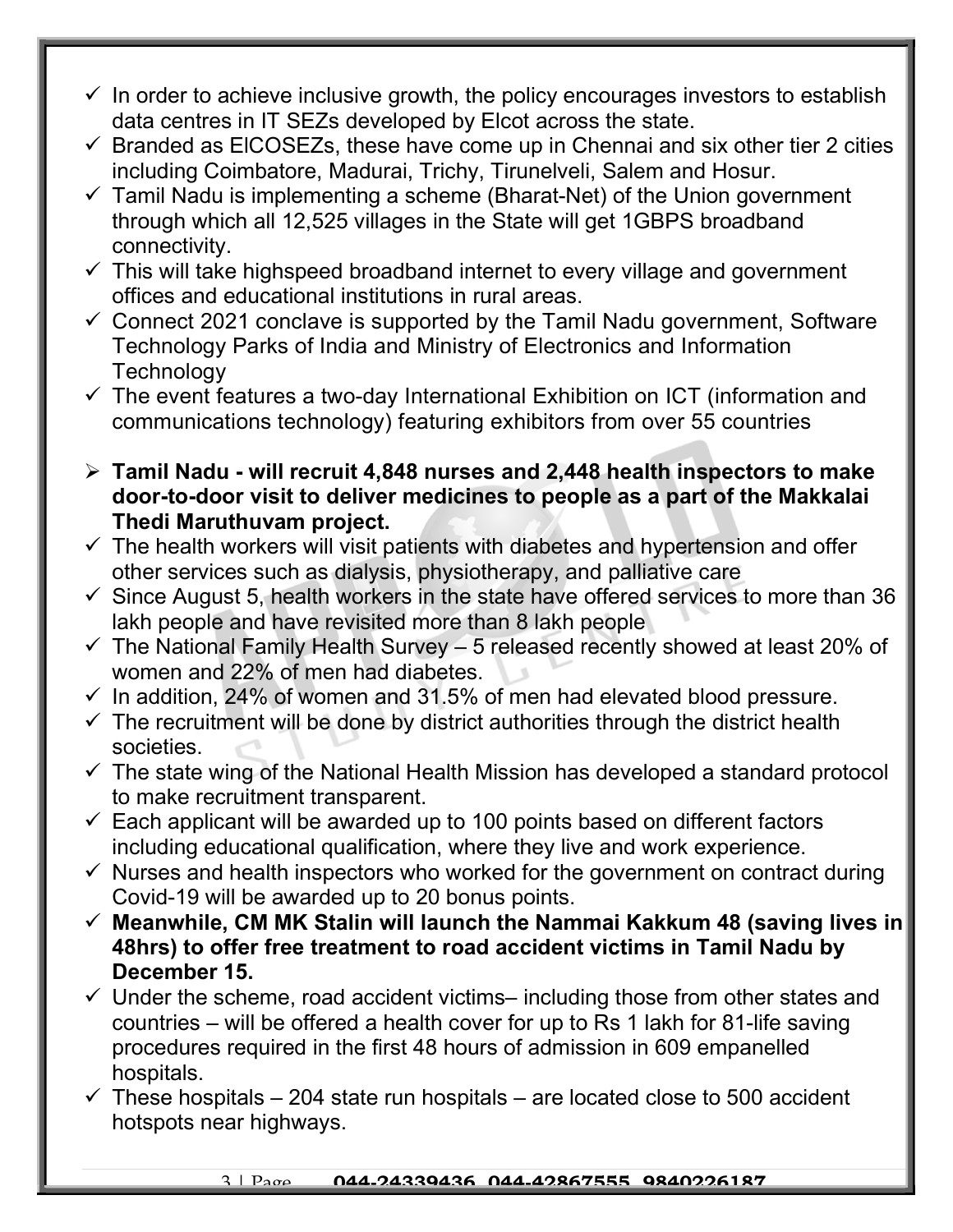- $\checkmark$  In addition, the state will also increase the fleet of special trauma care ambulances from 124 to 300 soon
- $\triangleright$  The Karur district administration launched the initiative 'Nimirndhu Nil, Thunindhu Sol' to dispel fear among school girls to report sexual assault
- $\checkmark$  Under the initiative, students were explained how to seek assistance from the district administration on WhatsApp by just sending a 'Hi' message to 8903331098.
- $\checkmark$  As part of the scheme, a questionnaire seeking personal details including name, class, school, address, parents' mobile number and information on sexual abuse on them or their friends in school or near their houses was given to the students.
- $\checkmark$  The questionnaire also has a question if they faced any abuse through social media and mobile phones besides asking them if they need any counselling to clear their confusions.

#### STATES

 $\triangleright$  The Delhi government – decided to include Kartarpur Sahib in Punjab province of Pakistan and Velankanni Church in Tamil Nadu to its pilgrimage scheme called "Mukhyamantri Tirth Yatra Yojana"



- $\checkmark$  Under the scheme, Delhi government will provide travel packages for free pilgrimage to senior citizens of the state, who are above 60 years
- $\checkmark$  Employees of local, state and central government or autonomous bodies are not eligible for this scheme
- $\checkmark$  This scheme can be availed by 1100 senior citizens from every constituency in Delhi
- $\checkmark$  On January 5, 2022, the first batch of passengers will leave for Kartarpur Sahib in a deluxe bus from the national capital and the first train for Velankanni is set to leave on January 7, 2022
- $\checkmark$  On July 12, 2019, Mukhyamantri Tirth Yatra Yojna was officially launched by CM Arvind Kejriwal
- $\checkmark$  Since its launch, 35,080 beneficiaries have so far travelled under this scheme
- $\checkmark$  The scheme could not be held in 2020 and 2021 due to Covid-19 pandemic.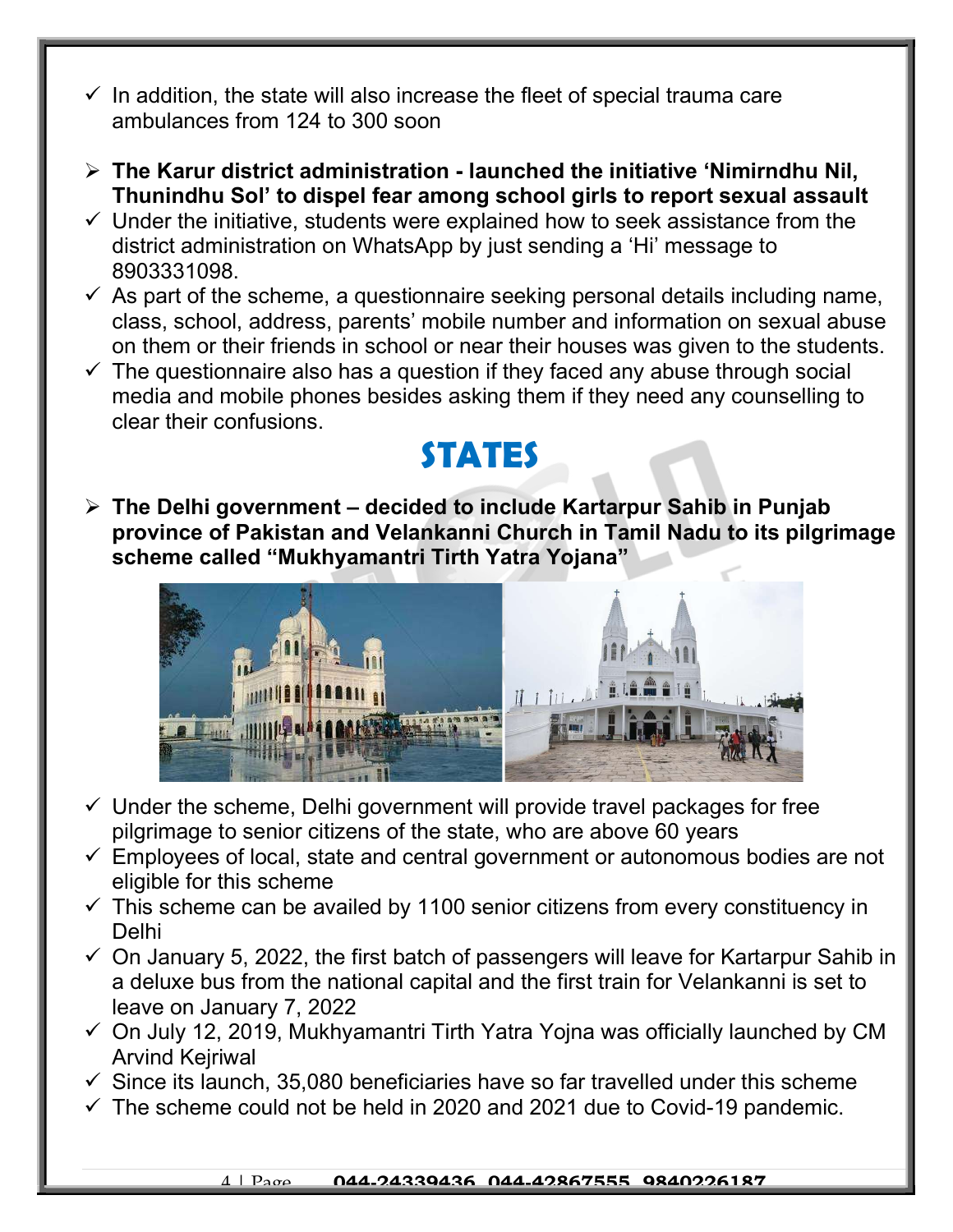## NATIONAL

- $\triangleright$  The Food Corporation of India (FCI) developed its first State-of-art Quality Control Laboratory to conduct in house testing of food grain samples
- $\checkmark$  It was inaugurated at Institute of Food Security (IFS), FCI, Gurugram (Haryana) by Minister of State for Consumer Affairs, Food & Public Distribution, Ashwini Kumar Choubey



- $\checkmark$  The laboratory was set up under the quidance of "Central Food Technological Research Institute in Mysuru, Karnataka
- $\checkmark$  The food grains to be issued from FCI depots under various welfare schemes of the Government of India will be checked in-house for pesticide residues, Mycotoxin, Uric acid and fortification level of vitamins to ensure the food grain safety and nutritional security of the consumer
- $\checkmark$  The Department of Food & Public Distribution (DFPD), which manages the FCI, recently celebrated the Azadi Ka Amrit Mahotsav week till November 21, 2021

#### INTERNATIONAL

- $\triangleright$  The European Union has recommended a 9-month time limit for the validity of Covid-19 vaccinations for travel into and within the bloc.
- $\checkmark$  It has also proposed to prioritise vaccinated travellers.
- $\checkmark$  A new internal EU travel framework is currently based more on individuals' vaccination or recovery status than on caseloads in the countries they're coming from.
- $\checkmark$  The proposed updates introduce the new time limit for the validity of Covid inoculations
- $\checkmark$  This makes it clear that boosters will be needed beyond the 9-month period.
- $\checkmark$  The commission is also proposing to extend rules on the EU digital certificate beyond next summer.